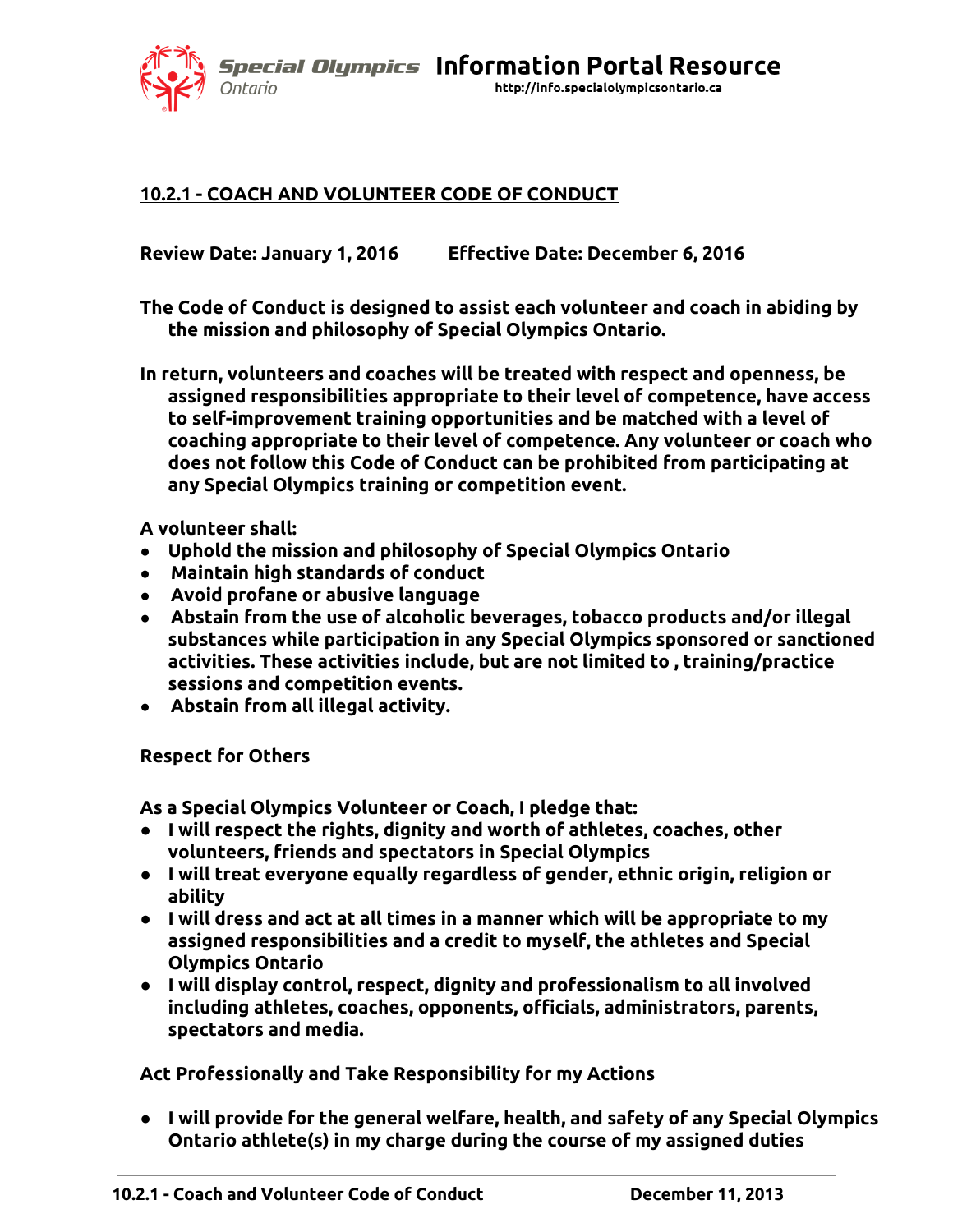**Special Olympics Information Portal Resource** 



http://info.specialolympicsontario.ca

- **I will report any emergencies to the appropriate authorities after first taking immediate action to ensure the health and safety of the participants**
- **I will not take part in the consumption of alcoholic beverages and/or controlled substances or be under the influence of alcohol and/or controlled substances during any Special Olympics training or competition, or any time I am acting as a chaperone for Special Olympics athletes from the time I commence my role as chaperone until the athletes have been released to parents or guardians**
- **I will not take part in smoking or chewing tobacco at any Special Olympics training or competition site except in designated areas**
- **I will not engage in any type of inappropriate behavior, use of profanity, sexual activity, and/or verbal or physical abuse with Special Olympics athletes, staff, officials or other volunteers**
- **I will be alert to and will report to the provincial office any form of abuse from other sources directed toward athletes, volunteers and staff.**

# **Ensure a Positive Experience**

**As a Special Olympics Coach, I also pledge that:**

- **I will ensure that for each athlete I coach, the time spent with Special Olympics is a positive experience**
- **I will respect the talent, developmental stage and goals of each athlete**
- **I will ensure each athlete competes in events that challenge that athlete's potential and are appropriate to that athlete's skill level**
- **I will be fair, considerate and honest with athletes and communicate with athletes using plain and clear language.**
- **I will ensure that accurate scores are provided for entry of an athlete into any event.**
- **I will instruct each athlete to perform to the best of the athlete's ability at all preliminaries/heats and finals in accordance with the Official Special Olympics Sports Rules**
- **I will ensure that athletes are properly attired**

**Health and Safety of the Athletes**

- **I will ensure that the equipment and facilities are safe to use**
- **I will ensure that the equipment, rules, training and the environment are appropriate for the age and ability of the athletes**
- **I will review each athlete's medical and profile forms and be aware of any limitations on that athlete's participation noted on that form. I will keep all information on the medical and profile forms confidential unless medical attention is necessary**
- **I will provide for the general welfare, health, and safety of any athlete(s) in my charge during the course of my assigned duties**
- **I will report any emergencies to the appropriate authorities after first taking immediate action to ensure the health and safety of the participant. I will**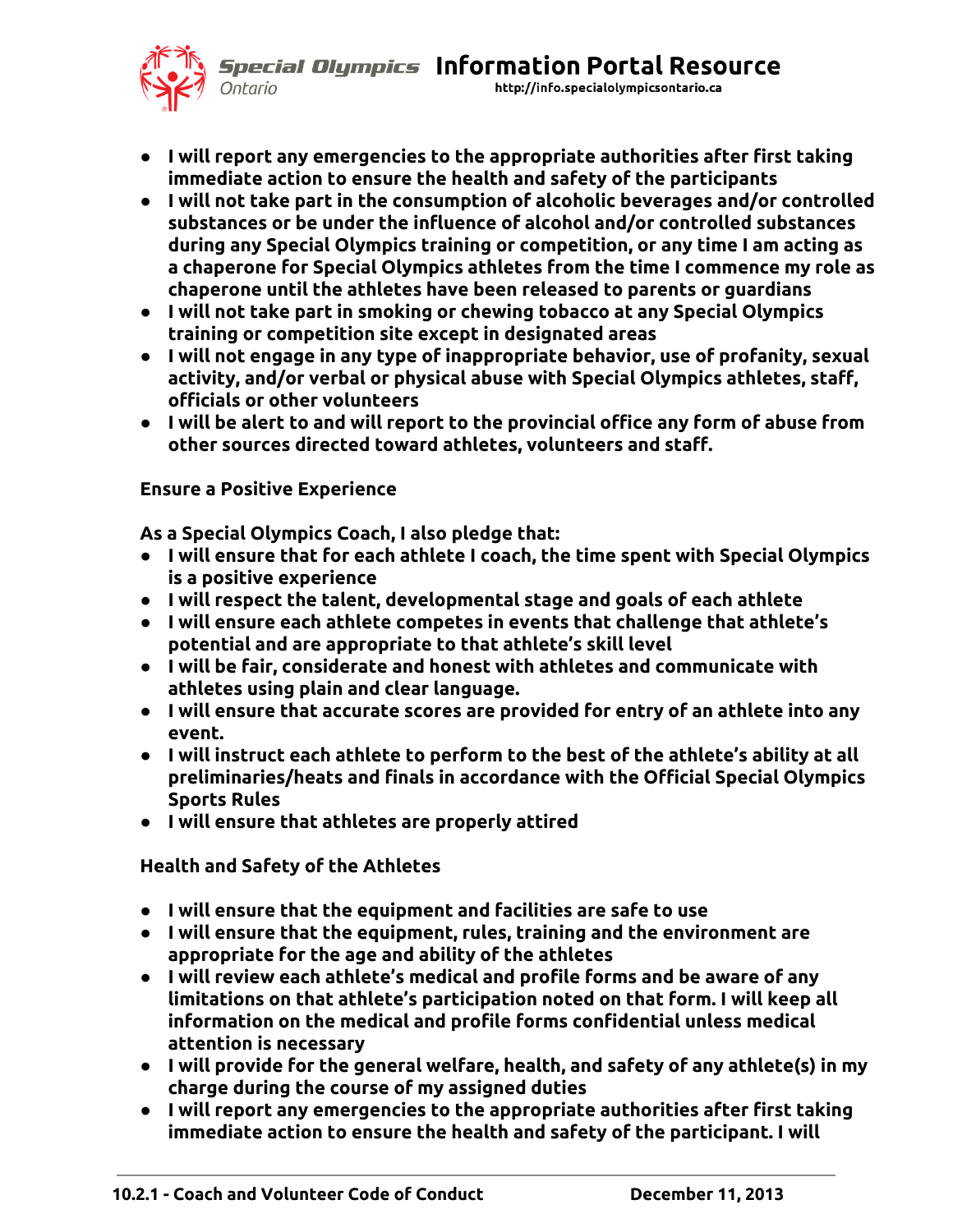**Special Olympics Information Portal Resource** 



http://info.specialolympicsontario.ca

**complete an Accident/Incident Report Form for all accidents or injuries.**

- **I will encourage athletes to seek medical advice when required**
- **I will allow further participation in training and competition only when appropriate**
- **I will maintain the same interest and support towards sick and injured athletes**
- **I will ensure that prescribed medications are taken at the proper times**

# **Quality of Service to the Athletes**

- **I will seek continual improvement through performance evaluation and ongoing coach education**
- **I will be thoroughly familiar with information in the Sport Club Manual and the Official Special Olympics Sports Rules for the sport(s) I coach**
- **I will follow the Special Olympics and National Governing Body rules for my sport(s) and assist my athletes in learning these rules**
- **I will familiarize myself with the medical, training and competition history of any athlete for whom I am responsible**
- **I will ensure that my athletes have trained at least 10 hours prior to their first competition.**
- **I will ensure the athletes get to their competition events on time and have an opportunity to take advantage of special events and related activities**
- **I will be a positive role model for the athletes I coach.**
- **I will attend all scheduled coaches meetings at home and away**

**Code of Conduct Infractions**

**Special Olympics Ontario has sole and absolute discretion as to any disciplinary actions to be taken if a person violates the Athlete Code of Conduct. Any action taken is predicated with the good faith belief of Special Olympics Ontario that the disciplinary action is appropriate. Any disciplinary action that is taken can be appealed as per the Disciplinary and Corrective Action Policy and Procedures provided by the Provincial Office.**

**The following disciplinary actions may be taken:**

- **Issue a warning;**
- **Place the individual on probation;**
- **Suspension from further participation in any Special Olympics programs or activities; or,**
- **Expulsion from further participation in any Special Olympics programs or activities.**

# **Immediate Suspension**

- **A person may be subject to immediate disciplinary action, including suspension, for conduct which in the sole and absolute discretion of Special Olympics is so inherently harmful as to warrant immediate action. Immediate disciplinary action, including suspension, may be imposed for any of the following:**
- **Illegal Conduct Engaging in any illegal or criminal activity when the Special Olympics Provincial**